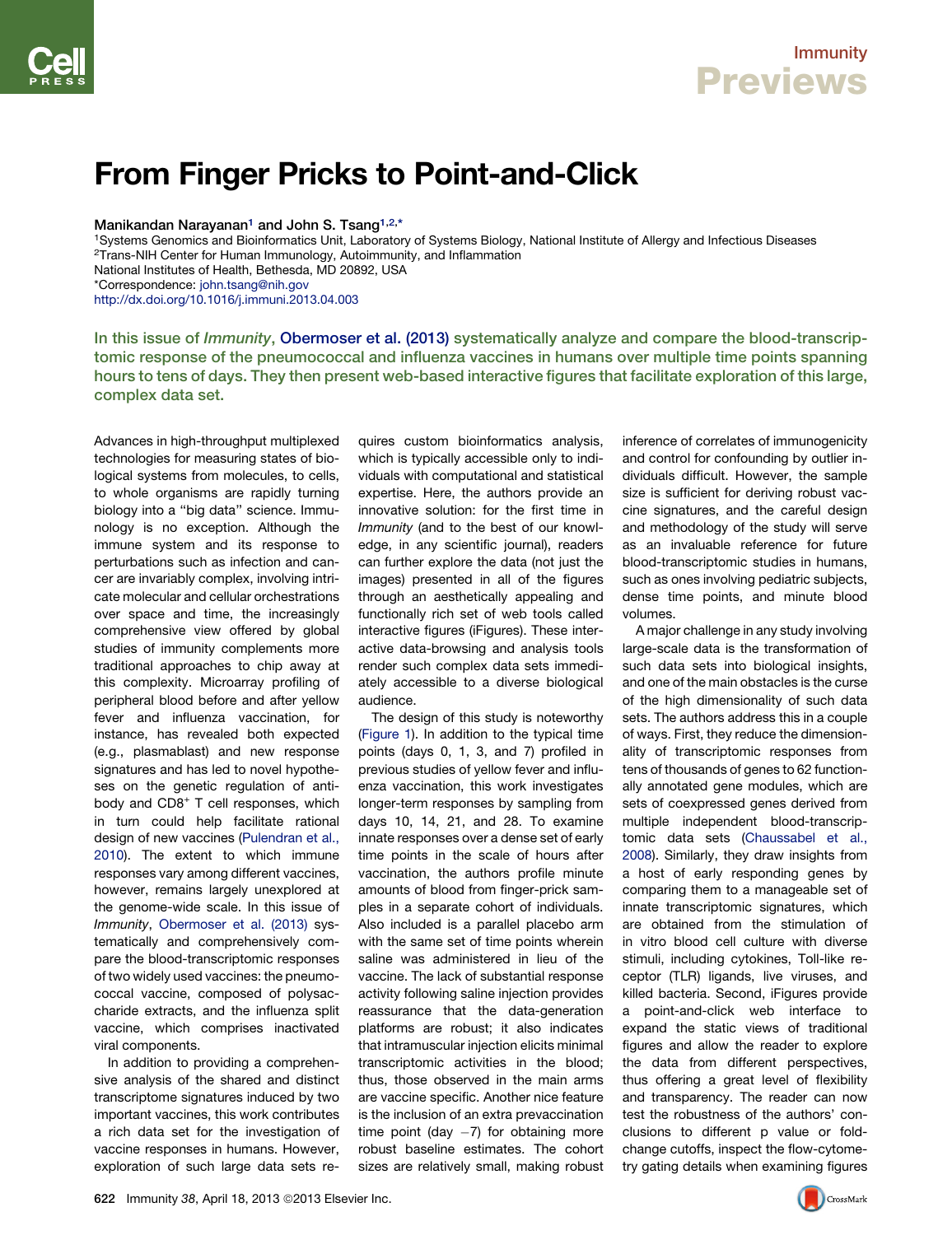## Immunity **Previews**



Figure 1. Study Design and an Example of Using the Interactive Figures to Explore the Data The top section depicts the study design: three parallel arms for saline, influenza, or pneumococcal vaccine injections. These arms were performed twice in different cohorts: once for profiling samples from early time points in the scale of hours and the other for time points in the scale of days following injection. This study generates large-scale data that can be explored further with interactive figures (Obermoser et al., 2013) that accelerate finding answers to specific questions. Here, we illustrate the use of the interactive figures by inspecting the specificity of expression patterns of a gene in a cytotoxic activity module that was mentioned, but not elaborated on, in the paper. Source of the ''data'' image: luckey\_sun at Flickr.com.

depicting cell-population frequencies, and select and further investigate the genes inside modules of interest (Figure 1)—these are but a few of the myriad exploratory possibilities. Although releasing the raw data, as the authors are also doing with this work, is crucial for enabling unrestricted exploratory analysis, model building, integration with data from other studies, and further hypothesis generation, iFigures extend the reach of many of these exercises from computational experts to biologists with limited bioinformatics expertise.

The comparative exercise undertaken in the paper revealed that within hours both vaccines can induce meaningful transcriptomic responses in the blood, with interferon and inflammatory/TLRinducible genes predominant for the influenza and pneumococcal vaccines, respectively. For both vaccines plasmablast responses were apparent by day 7, but the pneumococcal vaccine had a more sustained response that lasted until day 10, as seen in both microarray and flow-cytometry data. These interesting observations raise further questions: e.g., how do differences in early responses affect the duration and level of the plasmablast response? Answers to this question can point to strategies for designing more potent vaccines. The current data also leave open the question of the mechanisms that drive the marked differences between the vaccines. Expression profiling of sorted cell subsets from the influenza vaccinees indicated that the interferon signature originated from neutrophils and monocytes, but which cell subset produced the interferon is less clear. A related question is where neutrophil stimulation took place—at the site of injection or further downstream? To begin to answer these questions, future studies could consider simultaneous profiling of blood and tissue biopsies from the injection site; utilizing mouse models from which tissue samples can be obtained more readily could also prove valuable. In general, correlating responses in tissues to those in blood would be highly informative and could start to reveal molecular and cellular mechanisms that give rise to blood response signatures.

Data from this and other large-scale studies of human immunity together with ongoing efforts (e.g., those from the Human Immunology Project Consortium and the National Institutes of Health's Center for Human Immunology, Autoimmunity, and Inflammation [Leslie, 2010]) will begin to provide increasingly comprehensive characterizations of the human immune system, e.g., before and after vaccine and drug intervention in healthy and disease-affected individuals. Proper integration of these dense data sets will start to provide a human ''immune state'' atlas—akin to the Connectivity Map for functional genomics and drug discovery (Lamb et al., 2006)—useful for probing and comparison of immune statuses under diverse settings and for reverse engineering functional interactions among immune-system components based on correlations among the observed phenotypes across individuals (Marbach et al., 2012). In addition to proper design (e.g., sufficiently large cohort sizes) and execution at the individual study level, achieving this goal requires overcoming several obstacles, such as the standardization of experimental practices and technology platforms, the identification of confounding covariates, and the development of approaches for normalization across studies, as well as agreeing to common data-dissemination and replication standards. Some of these, such as data-processing standards and sharing policies, can be partially borrowed from similar efforts in related fields (e.g., The Cancer Genome Atlas [Chin et al., 2011]); others need further research innovation as well as collaboration and dialog across the research community. The biggest challenge and opportunity, however, lies in the development of novel concepts and approaches to turn such data compendia into immunological insights and predictive constructs for unseen perturbations. For example, predictive models have been built for disease prognosis (van 't Veer et al., 2002) and are being explored at levels ranging from molecular interactions to whole cells (Bonneau et al., 2007; Karr et al., 2012). Extending these by incorporating key elements of immunity (e.g., cell-cell interactions; spatial and temporal considerations) and proper abstraction and modeling across different biological scales will help usher in an era of immunology in which the systematic collection of large-scale data sets such as the one presented in this study is combined with computational and mathematical modeling to systematically chip away at the complexity of the human immune system in health and disease.

#### **REFERENCES**

Bonneau, R., Facciotti, M.T., Reiss, D.J., Schmid, A.K., Pan, M., Kaur, A., Thorsson, V., Shannon,